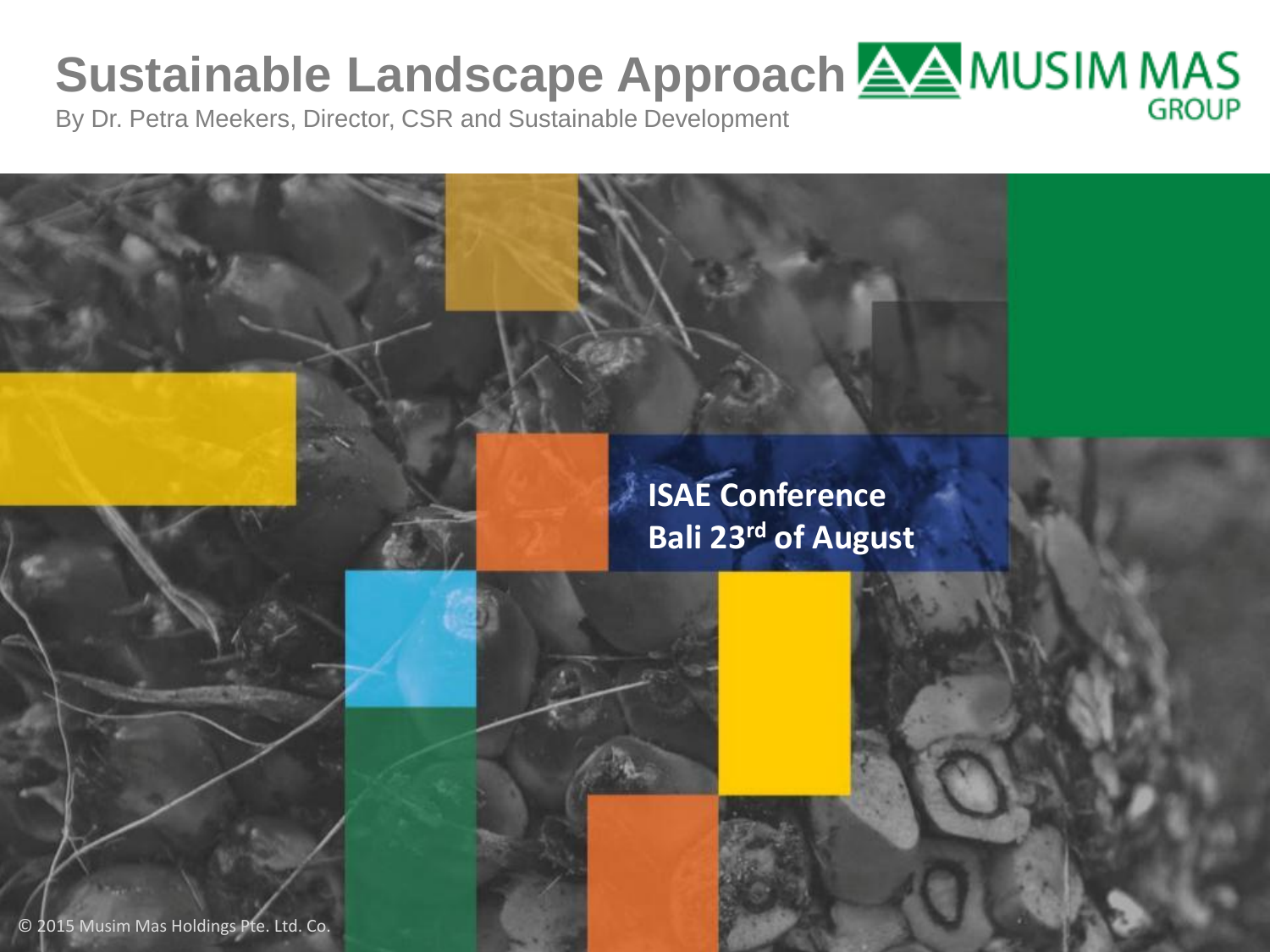

### **Connection**



© 2016 Musim Mas Holdings Pte. Ltd.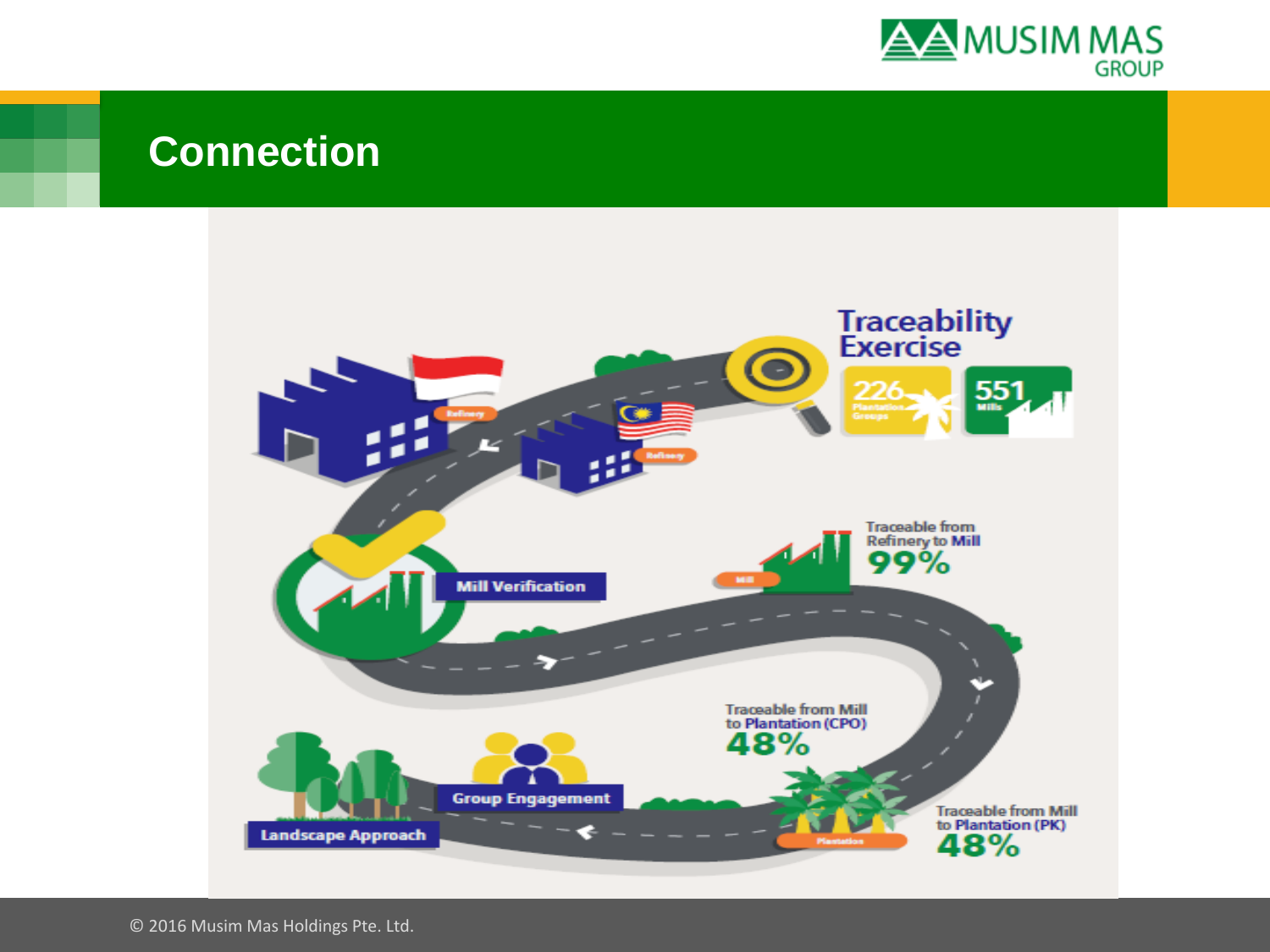

# **Supply base smallholders**

#### The complexity of the mill's supply base:



© 2016 Musim Mas Holdings Pte. Ltd.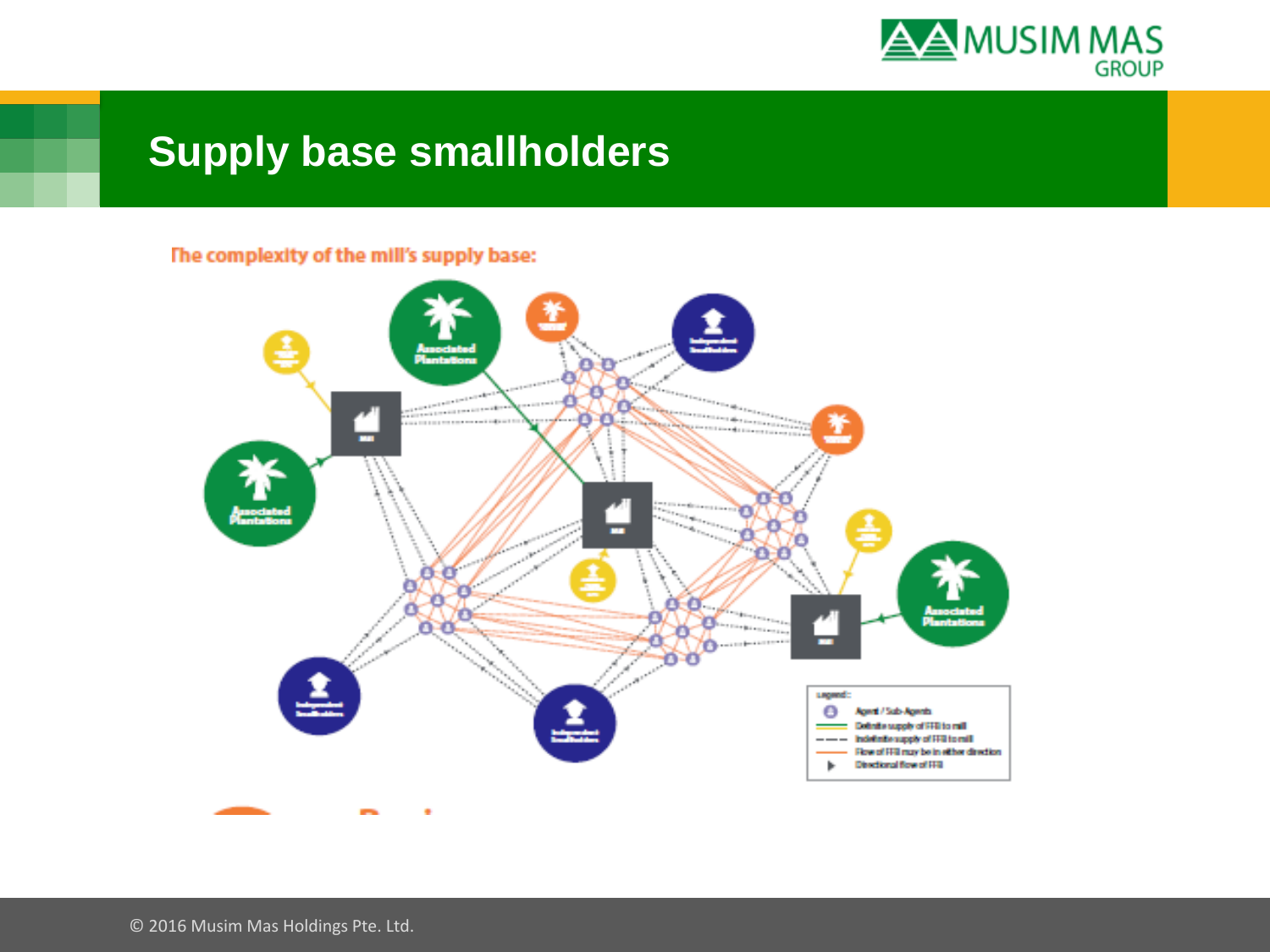

# **Key support strategies for smallholders**